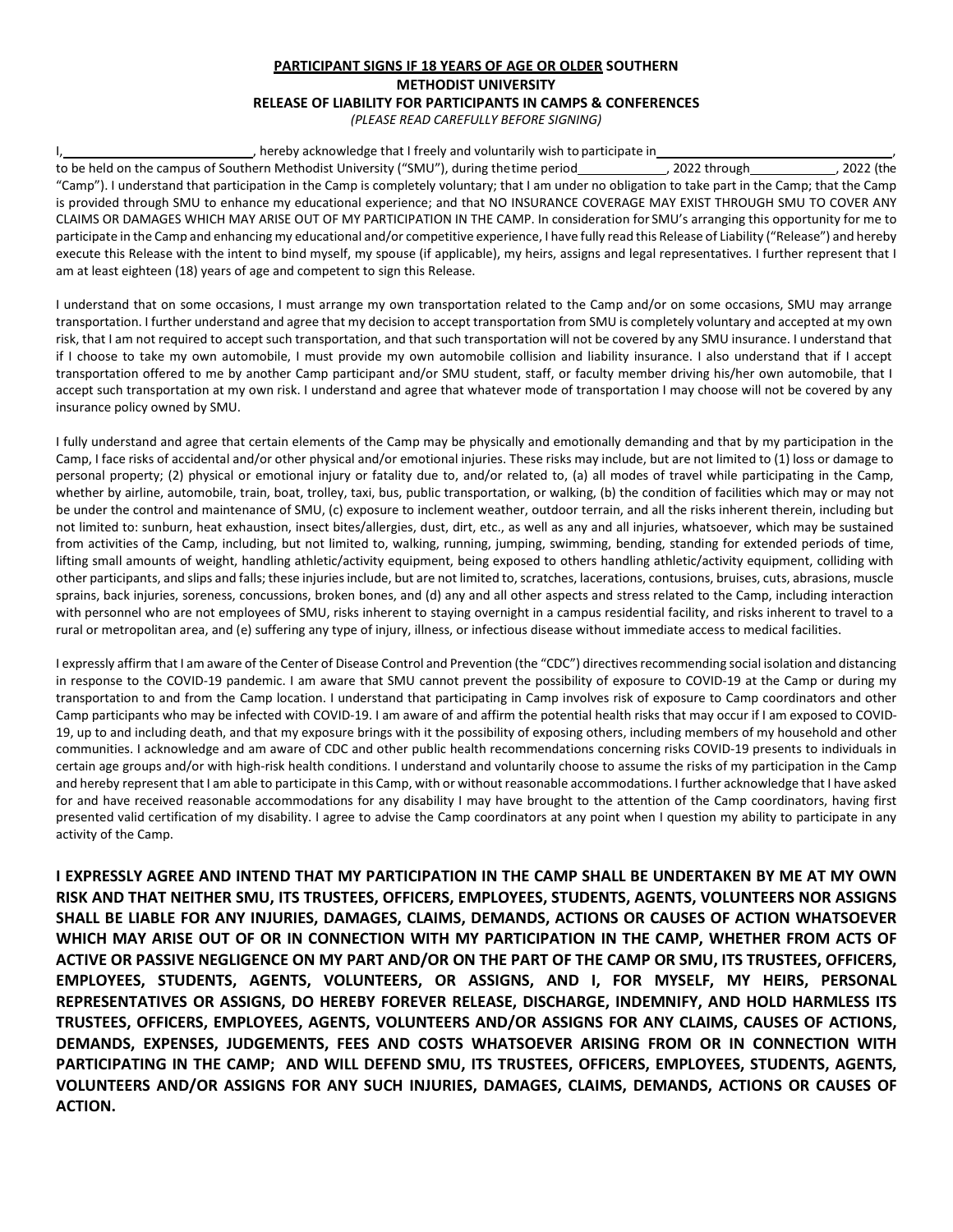The terms of this Release are to be governed by and construed under the laws of the State of Texas. In the event any term or provision of this Release is found to be unenforceable or void, in the whole or in part, the term or provision concerned shall be construed as valid and enforceable to the maximum extent permitted by law, and the balance of this Release shall remain in full force and effect. I agree that exclusive venue for any dispute arising between SMU and I involving this Release in any way shall be in Dallas County, Texas.

I hereby acknowledge that I freely grant SMU and its agents or employees the right and permission to photograph/video and publish at any time in the future photos, videos, or other media that contains my likeness, in whole or in part and with or without my name for SMU-related editorial, promotional, educational, advertising, or trade purposes. I will make no monetary or other claim against SMU and its agents or employees for the use of the photograph(s)/video(s).

**I expressly affirm that I intend for any use of a keypad, mouse, or other device to type my name below ("E-signature") to be the legal equivalent of a manual hand-written signature for purposes of validity, enforceability, and admissibility. I agree that no additional authority or third-party verification is necessary to validate my E-Signature and the lack of such verification will not in any way affect the enforceability of my E-Signature as pertaining to this Release.** 

ACCEPTED AND AGREED:

| Bv:                              | Date:                      |        |  |
|----------------------------------|----------------------------|--------|--|
| Participant's Signature          | Participant's Printed Name |        |  |
|                                  | Phone:                     | Email: |  |
| Additional City Later Late and L |                            |        |  |

Address / City / State / Zip Code